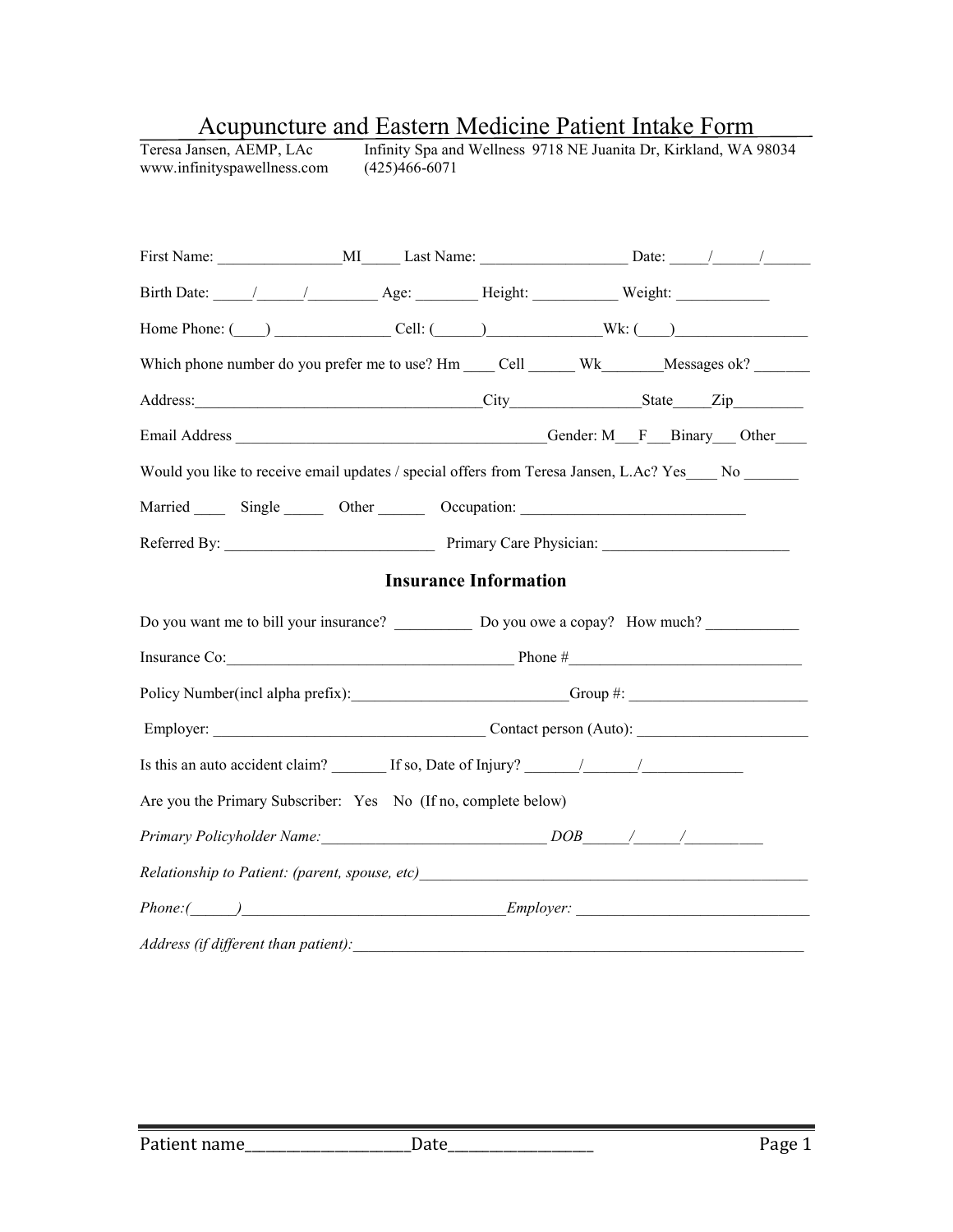|                                                      |                |                |                |                 |          |                             |         |           | For what condition?                                                                                       |  |
|------------------------------------------------------|----------------|----------------|----------------|-----------------|----------|-----------------------------|---------|-----------|-----------------------------------------------------------------------------------------------------------|--|
|                                                      |                |                |                |                 |          |                             |         |           |                                                                                                           |  |
|                                                      |                |                |                |                 |          |                             |         |           | <u> 1989 - Johann Stoff, amerikansk politiker (d. 1989)</u>                                               |  |
|                                                      |                |                |                |                 |          |                             |         |           | Circle any other treatments you have had for this condition? Medications, massage, chiropractic, physical |  |
|                                                      |                |                |                |                 |          |                             |         |           |                                                                                                           |  |
| Do you have pain or tightness? No/Yes                |                |                |                |                 |          |                             |         |           | The pain is (circle all that apply):                                                                      |  |
| Sharp                                                |                | Dull           |                |                 | Aching   |                             | Numb    |           | Superficial Pain                                                                                          |  |
| <b>Burning</b>                                       |                |                | Tingling       |                 | Shooting |                             |         | Deep Pain | Pain worse in AM/PM                                                                                       |  |
| Pain worse/better with heat                          |                |                |                |                 |          | Pain worse/better with cold |         |           | Pain worse/better with pressure                                                                           |  |
| What number best describes your pain now?            |                |                |                |                 |          |                             |         |           |                                                                                                           |  |
| No Pain 1                                            | $\overline{2}$ | 3 <sup>1</sup> | $\overline{4}$ | $5\overline{)}$ | 6        | $\overline{7}$              | $\,8\,$ | 9         | 10 Worst Pain                                                                                             |  |
|                                                      |                |                |                |                 |          |                             |         |           |                                                                                                           |  |
| What makes the pain better: (circle all that apply): |                |                |                |                 |          |                             |         |           |                                                                                                           |  |
| Heat                                                 | Cold           |                | Massage        |                 |          | Movement                    | Rest    |           |                                                                                                           |  |
| Please indicate any area(s) of pain:                 |                |                |                |                 |          |                             |         |           |                                                                                                           |  |
|                                                      |                |                |                |                 |          |                             |         |           |                                                                                                           |  |
|                                                      |                |                |                |                 |          |                             |         |           |                                                                                                           |  |
|                                                      |                |                |                |                 |          |                             |         |           |                                                                                                           |  |

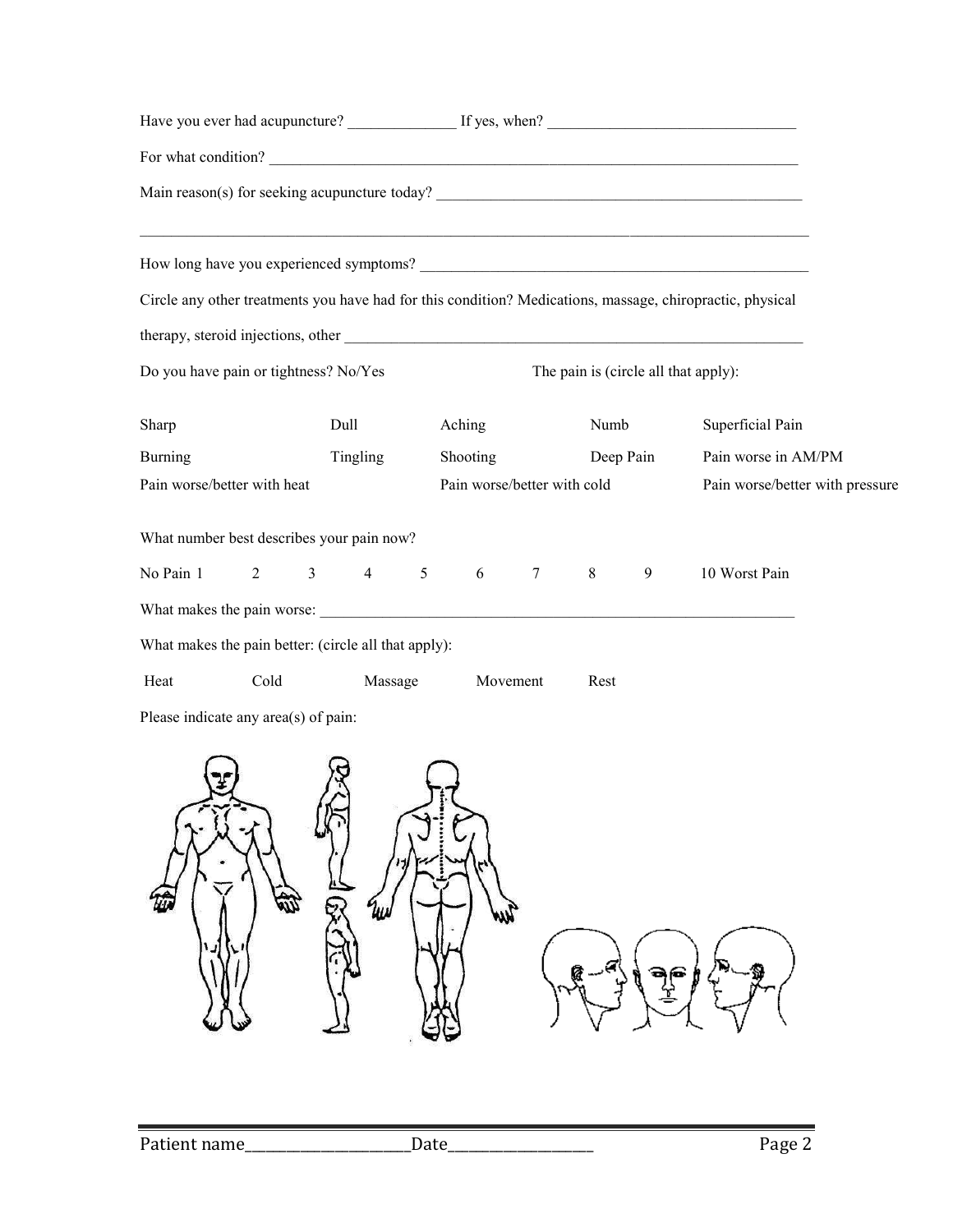# **Medicines(you may attach med sheet):**

|             | Prescription drugs you are currently taking:                                                                                                                                                                                         | Amount:                         | For what condition? |
|-------------|--------------------------------------------------------------------------------------------------------------------------------------------------------------------------------------------------------------------------------------|---------------------------------|---------------------|
|             |                                                                                                                                                                                                                                      |                                 |                     |
|             |                                                                                                                                                                                                                                      |                                 |                     |
|             |                                                                                                                                                                                                                                      |                                 |                     |
|             |                                                                                                                                                                                                                                      |                                 |                     |
|             | Over-the-counter medication you are currently taking: For what condition?                                                                                                                                                            |                                 |                     |
|             | <u> 1989 - Johann John Harry John Harry John Harry John Harry John Harry John Harry John Harry John Harry John Harry John Harry John Harry John Harry John Harry John Harry John Harry John Harry John Harry John Harry John Har</u> |                                 |                     |
|             | Current vitamins/supplements you are currently taking: For what condition?                                                                                                                                                           |                                 |                     |
|             |                                                                                                                                                                                                                                      |                                 |                     |
|             |                                                                                                                                                                                                                                      |                                 |                     |
|             | <u> 1989 - Johann Barbara, martin amerikan basar dan berasal dalam basas dalam basas dalam basas dalam basas dala</u><br>Please list any allergies (chemical, drug, food, and environmental):                                        |                                 |                     |
|             |                                                                                                                                                                                                                                      |                                 |                     |
|             | Are you allergic to (please circle): coconut, silicone, latex, lavender or nickel                                                                                                                                                    |                                 |                     |
| Diet/Habits |                                                                                                                                                                                                                                      |                                 |                     |
|             | Please indicate usage per day or per week:                                                                                                                                                                                           |                                 |                     |
| Water       | glasses per day                                                                                                                                                                                                                      |                                 |                     |
| Coffee      | _ cups per day/week (circle)                                                                                                                                                                                                         |                                 |                     |
| Tea         | cups per day/week (circle)                                                                                                                                                                                                           |                                 |                     |
| Alcohol     | day/week                                                                                                                                                                                                                             | Type: liquor/beer/wine (circle) |                     |
| Soft Drinks | day/week                                                                                                                                                                                                                             |                                 |                     |
| Cigarettes  | day/week                                                                                                                                                                                                                             |                                 |                     |
| Sweets      | day/week                                                                                                                                                                                                                             |                                 |                     |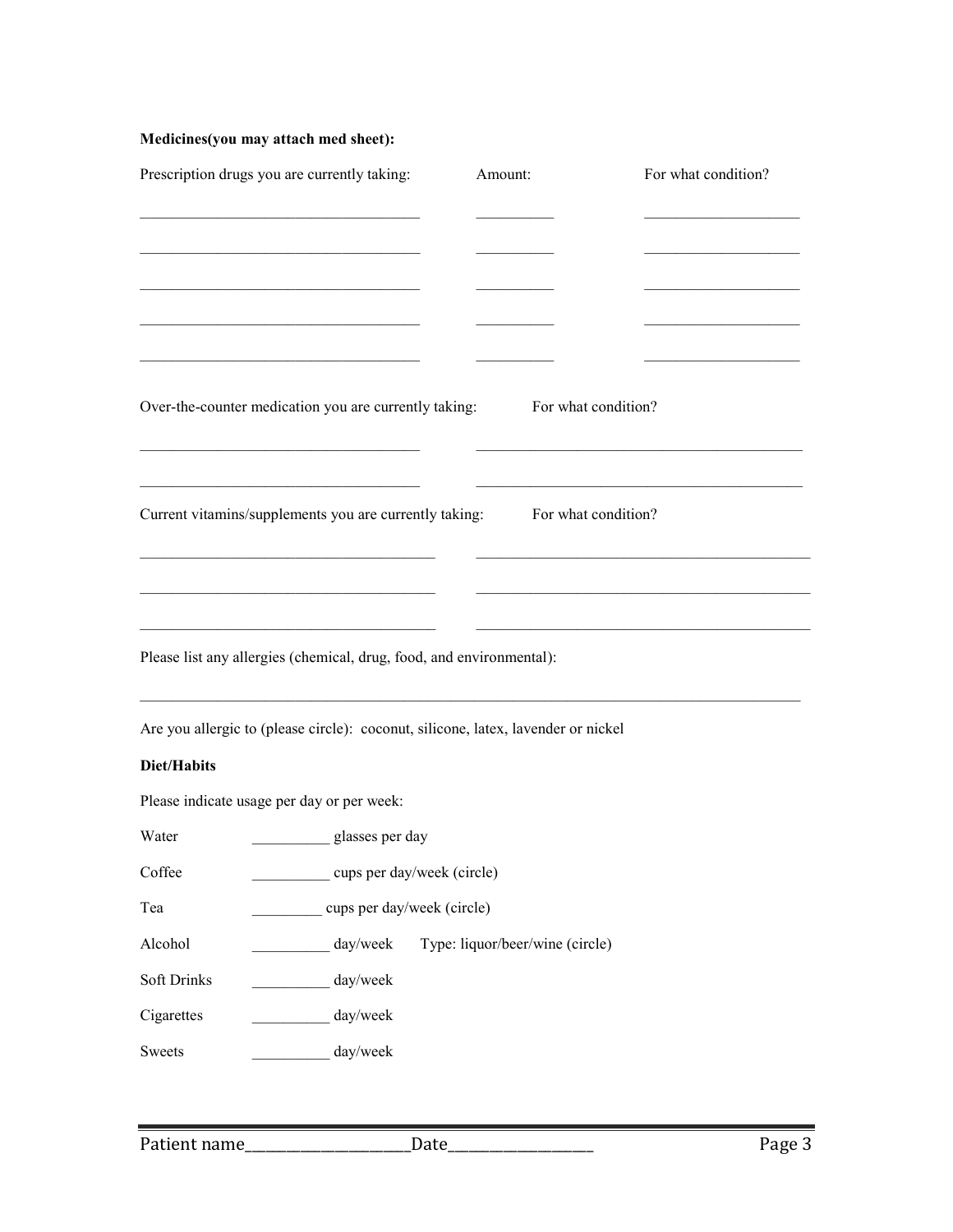| Special Diet?                                     | No/Yes |                |                                                                               |                                                                                    |
|---------------------------------------------------|--------|----------------|-------------------------------------------------------------------------------|------------------------------------------------------------------------------------|
| Do you exercise?                                  |        | No/Yes         | How often?                                                                    |                                                                                    |
|                                                   |        |                |                                                                               | What non-work activities do you enjoy doing (reading, TV, meditation, music, etc)? |
| Do you have (circle all that apply):              |        |                |                                                                               |                                                                                    |
| Panic attacks                                     |        | Depression     | Anxiety                                                                       | Bad temper                                                                         |
| Nervousness                                       |        | Fear attacks   | Poor memory                                                                   | Difficulty concentrating                                                           |
|                                                   |        |                | How long do you normally sleep? _____________ hours per night.                |                                                                                    |
| I have difficulties with (circle all that apply): |        |                |                                                                               |                                                                                    |
| Falling asleep                                    |        | Staying asleep |                                                                               | Dream-disturbed sleep                                                              |
|                                                   |        |                | Waking up at about ____________ am/pm and not being able to fall asleep again |                                                                                    |
| <b>Surgical History</b>                           |        |                |                                                                               |                                                                                    |
| Surgery                                           |        | Date           | Surgery                                                                       | Date                                                                               |
|                                                   |        |                |                                                                               |                                                                                    |
|                                                   |        |                |                                                                               |                                                                                    |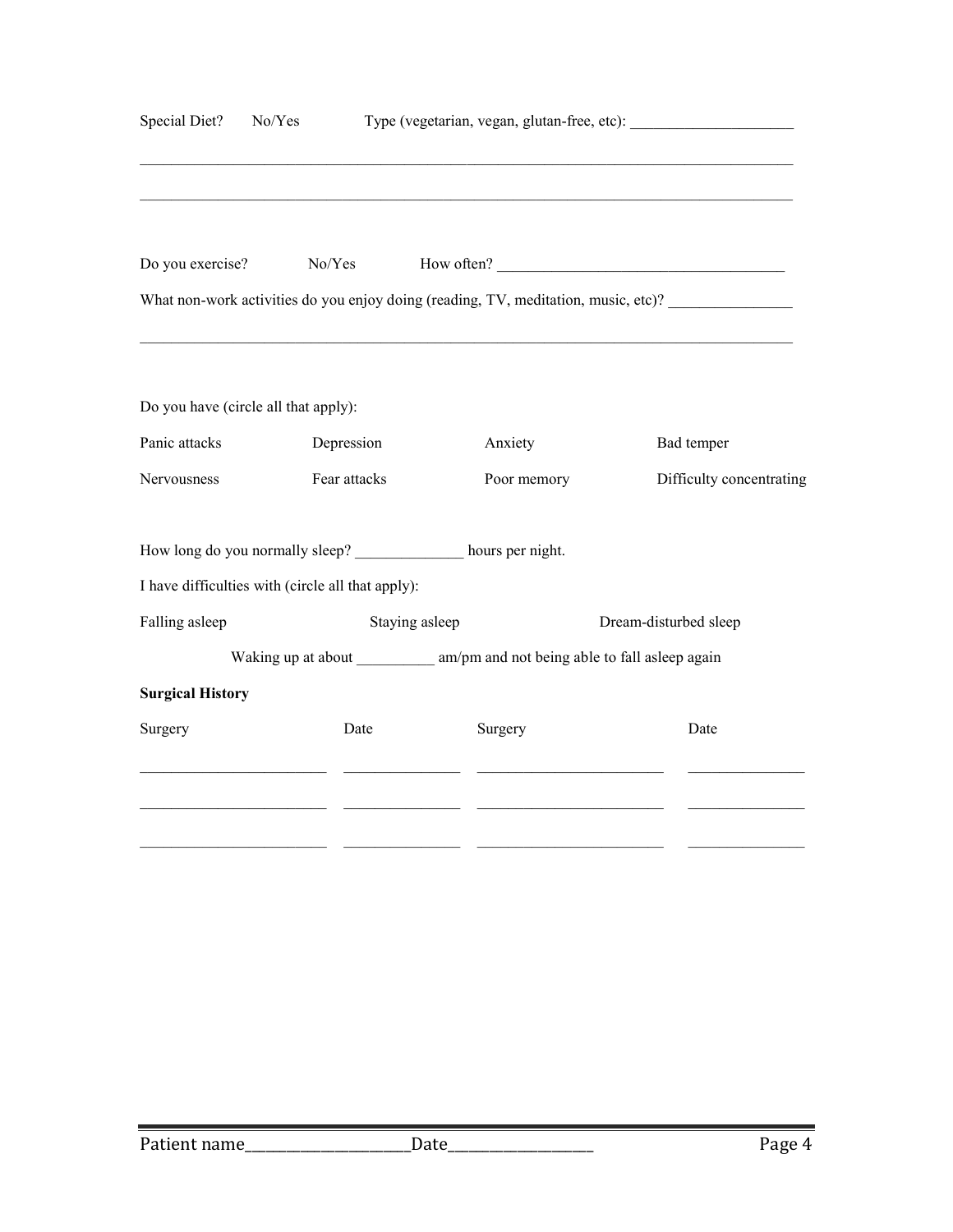Please check if you have had any of these conditions in the **past three months**.

#### **General**

- o Insomnia
- o Dreams/Nightmares
- o Irritability
- o Depression
- o Mood swings
- o Fatigue
- o Poor memory
- o Strongly like cold drinks
- o Strongly like hot drinks
- o Recent weight loss/gain
- o Cold hands & feet
- o Chills
- o Fever

# **Head & Neck**

- o Headaches
- o Migraines
- o Stiff neck
- o Dizziness
- o Fainting
- o Swollen glands

# **Ears**

- o Ringing
- o Hearing Loss
- o Infections
- o Earache
- o Hearing aids
- o Vertigo

#### **Eyes**

- o Glasses/contact lenses
- o Blurred vision
- o Poor night vision
- o Spots or floaters
- o Eye inflammation
- o Double vision
- o Glaucoma
- o Cataracts

## **Nose, Throat & Mouth**

- o Sinus infection
- o Hay fever/allergies
- o Frequent sore throat
- o Difficulty swallowing
- o Mouth & tongue ulcers
- o Frequent colds
- o Nosebleed
- o Dry nose
- o Nasal congestion o Loss of voice
- o Thirst
- 
- o Excessive phlegm
- o TMJ
- o Facial pain
- o Gum problems
- o Dry mouth

#### **Endocrine**

- o Diabetes
- o Hyperthyroidism
- o Hypothyroidism

#### **Skin**

- o Hives
- o Rashes
- o Eczema / psoriasis
- o Night sweating
- o Excess sweating
- o Dry skin
- o Easy bruising
- o Changes in moles, lumps
- o Itching

# **Respiratory**

- o Difficulty breathing
- o Difficulty breathing when lying down
- o Wheezing
- o Asthma
- o Chronic cough
- o Wet cough
- o Dry cough
- o Coughing up phlegm
- o Coughing up blood
- o Tight chest
- o Pneumonia
- o Emphysema / COPD

# **Cardiovascular**

- o High blood pressure
- o Low blood pressure
- o Chest pain or tightness
- o Palpitations
- o Rapid heart beat
- o Irregular heart beat
- o Poor circulation
- o Swollen ankles
- o Phlebitis
- o Anemia
- o History of heart attack

Patient name The Contract of the Date of the Page 2 and Page 5

- o Pacemaker
- o High Cholesterol

#### **Gastrointestinal**

- o Nausea
- o Indigestion

o Stomach pain

o Acid regurgitation

o Gall bladder disorder

o Diverticulitis

**Musculoskeletal**  o Arthritis

o Joint pain/disorder o Sore muscles o Weak muscles o Difficulty walking o Neck/shoulder pain o Upper back pain o Lower back pain o Rib pain

o Limited range of motion

o Numbness or tingling

o Poor coordination o Other (describe)

**Genito-urinary**  o Pain on urination o Frequent urination o Urgent urination o Blood in urine o Unable to hold urine o Incomplete urination

o Bedwetting o Wake to urinate o Increased libido o Decreased libido

\_\_\_\_\_\_\_\_\_\_\_\_\_\_\_\_\_\_\_\_\_\_\_\_\_

\_\_\_\_\_\_\_\_\_\_\_\_\_\_\_\_\_\_\_\_\_\_\_\_\_

o Other (describe)

**Neurological**  o Seizures o Tremors

o Pain o Paralysis

o Diarrhea o Constipation o Poor appetite o Excessive hunger o Vomiting o Gas o Hiccups

o Bloating o Bad breath o Laxative use o Bloody stool o Mucus in stool o Hemorrhoids

o IBS